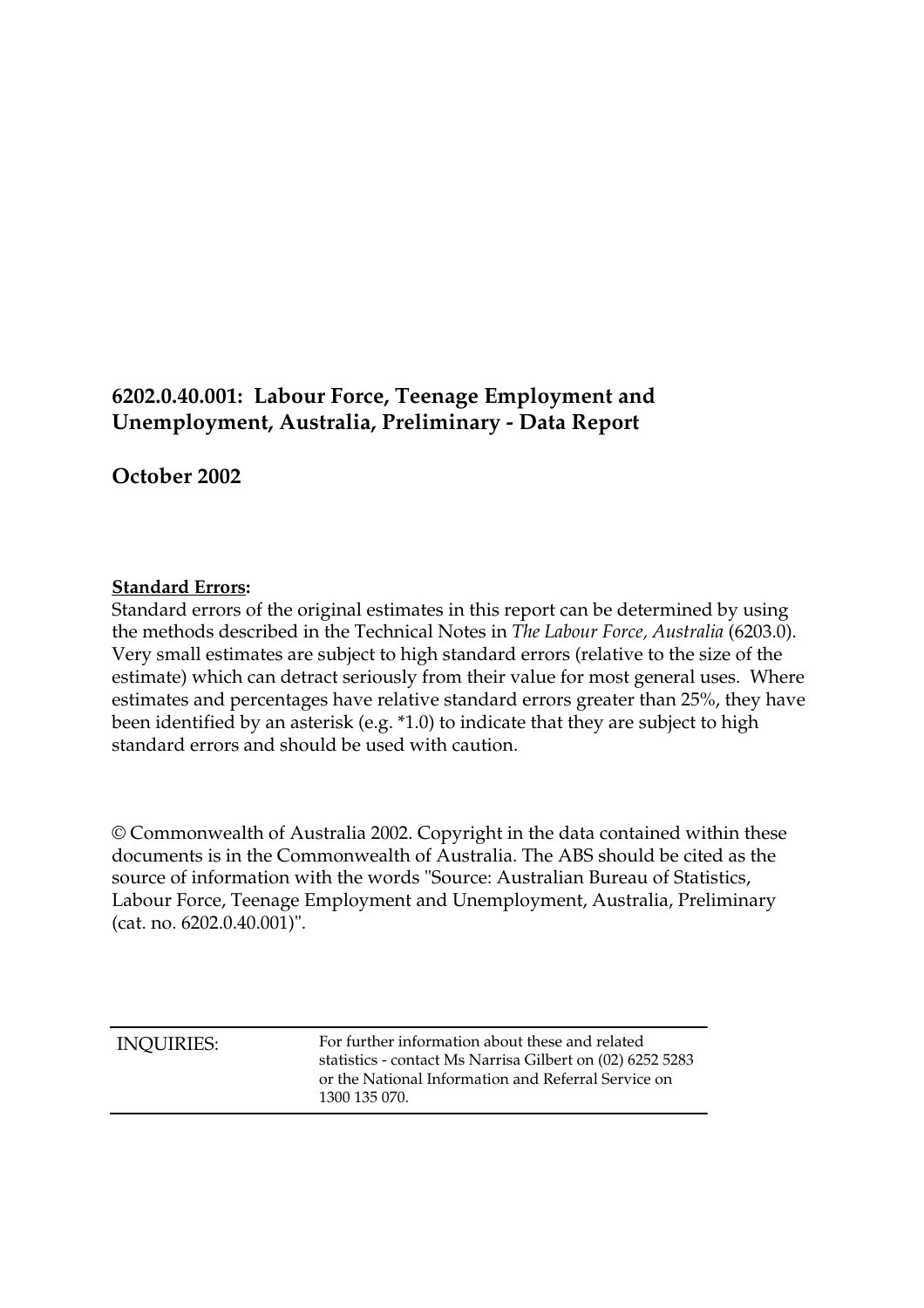|                                          |                                                                           |        | Unemployed                        |                                                        |                          |                 |                           | Civilian                             |                           | Unemp-                              |                                            |
|------------------------------------------|---------------------------------------------------------------------------|--------|-----------------------------------|--------------------------------------------------------|--------------------------|-----------------|---------------------------|--------------------------------------|---------------------------|-------------------------------------|--------------------------------------------|
| State or                                 | Employed<br>Full-time<br>workers                                          | Total  | Looking<br>for full-<br>time work | Looking<br>for part-<br>time work<br>$-7000 -$         | Total<br>Une-<br>mployed | Labour<br>force | Not in<br>labour<br>force | popula-<br>tion<br>aged<br>$15 - 19$ | Unemp-<br>loyment<br>rate | loyment<br>popula-<br>tion<br>ratio | Partici-<br>pation<br>rate<br>- per cent - |
| Territory                                |                                                                           |        |                                   |                                                        |                          |                 |                           |                                      |                           |                                     |                                            |
|                                          | ATTENDING NEITHER SCHOOL NOR A TERTIARY EDUCATIONAL INSTITUTION FULL TIME |        |                                   |                                                        |                          |                 |                           |                                      |                           |                                     |                                            |
| New South Wales                          | 56.5                                                                      | 87.5   | 16.9                              | $*2.5$                                                 | 19.4                     | 106.9           | 19.5                      | 126.4                                | 18.1                      | 15.3                                | 84.6                                       |
| Victoria                                 | 43.9                                                                      | 56.7   | 10.2                              | $*1.2$                                                 | 11.4                     | 68.1            | 10.1                      | 78.2                                 | 16.8                      | 14.6                                | 87.1                                       |
| Queensland                               | 46.2                                                                      | 63.8   | 11.2                              | $*1.4$                                                 | 12.6                     | 76.4            | 10.1                      | 86.5                                 | 16.5                      | 14.6                                | 88.3                                       |
| South Australia                          | 16.2                                                                      | 24.9   | 3.6                               | $*0.3$                                                 | 3.9                      | 28.8            | 3.8                       | 32.6                                 | 13.6                      | 12.0                                | 88.2                                       |
| Western Australia                        | 23.1                                                                      | 36.9   | 4.0                               | $*0.4$                                                 | 4.4                      | 41.3            | 4.2                       | 45.5                                 | 10.6                      | 9.6                                 | 90.7                                       |
| Tasmania                                 | 5.1                                                                       | 7.1    | 1.9                               | $*0.0$                                                 | 1.9                      | 9.1             | 1.6                       | 10.7                                 | 21.4                      | 18.2                                | 84.8                                       |
| Northern Territory<br>Australian Capital | 1.4                                                                       | 3.0    | $*0.9$                            | $*0.0$                                                 | $*0.9$                   | 4.0             | 2.2                       | 6.1                                  | $*23.8$                   | $*15.4$                             | 64.8                                       |
| Territory                                | 2.7                                                                       | 3.7    | $*0.4$                            | $*0.1$                                                 | $*0.4$                   | 4.1             | $*1.0$                    | 5.1                                  | $*10.7$                   | $*8.7$                              | 81.2                                       |
| Australia                                | 195.1                                                                     | 283.7  | 49.2                              | 5.8                                                    | 55.0                     | 338.7           | 52.5                      | 391.2                                | 16.2                      | 14.1                                | 86.6                                       |
|                                          |                                                                           |        |                                   | ATTENDING A TERTIARY EDUCATIONAL INSTITUTION FULL TIME |                          |                 |                           |                                      |                           |                                     |                                            |
| New South Wales                          | $*2.1$                                                                    | 30.2   | $*1.4$                            | $*3.6$                                                 | $*5.0$                   | 35.2            | 29.4                      | 64.6                                 | $*14.2$                   | $*7.7$                              | 54.5                                       |
| Victoria                                 | $*1.4$                                                                    | 27.2   | $*0.6$                            | $*4.0$                                                 | 4.6                      | 31.7            | 16.2                      | 47.9                                 | 14.4                      | 9.5                                 | 66.2                                       |
| Oueensland                               | $*1.0$                                                                    | 23.7   | $*1.1$                            | $*3.1$                                                 | 4.2                      | 27.8            | 12.6                      | 40.4                                 | 14.9                      | 10.3                                | 68.9                                       |
| South Australia                          | $*0.2$                                                                    | 8.3    | $*0.2$                            | $^\ast$ 1.0                                            | $*1.2$                   | 9.5             | 6.0                       | 15.5                                 | $*12.6$                   | $*7.7$                              | 61.2                                       |
| Western Australia                        | $*1.3$                                                                    | 14.6   | $*0.2$                            | $*2.0$                                                 | $*2.2$                   | 16.8            | 8.4                       | 25.2                                 | $*13.2$                   | $*8.9$                              | 66.8                                       |
| Tasmania                                 | $*0.1$                                                                    | 1.2    | $*0.1$                            | $*0.2$                                                 | $*0.3$                   | 1.5             | $*1.0$                    | 2.5                                  | $*19.2$                   | $*11.9$                             | 61.6                                       |
| Northern Territory<br>Australian Capital | $*0.1$                                                                    | $*0.4$ | $*0.0$                            | $*0.1$                                                 | $*0.1$                   | $*0.5$          | $*0.0$                    | $*0.5$                               | $*19.3$                   | $*19.3$                             | $*100.0$                                   |
| Territory                                | $*0.2$                                                                    | 2.9    | $*0.0$                            | $*0.1$                                                 | $*0.1$                   | 3.0             | 1.1                       | 4.0                                  | $*2.6$                    | $*1.9$                              | 73.2                                       |
| Australia                                | 6.4                                                                       | 108.4  | $*3.5$                            | 14.1                                                   | 17.6                     | 126.0           | 74.5                      | 200.6                                | 14.0                      | 8.8                                 | 62.8                                       |
|                                          |                                                                           |        |                                   |                                                        | ATTENDING SCHOOL         |                 |                           |                                      |                           |                                     |                                            |
| New South Wales                          | $*4.0$                                                                    | 89.1   | $*1.3$                            | 10.3                                                   | 11.7                     | 100.8           | 158.1                     | 258.9                                | 11.6                      | 4.5                                 | 38.9                                       |
| Victoria                                 | $*3.0$                                                                    | 80.7   | $*0.8$                            | 14.6                                                   | 15.4                     | 96.1            | 111.1                     | 207.2                                | 16.0                      | 7.4                                 | 46.4                                       |
| Oueensland                               | $*2.8$                                                                    | 57.4   | $*1.4$                            | 12.3                                                   | 13.7                     | 71.1            | 69.0                      | 140.1                                | 19.3                      | 9.8                                 | 50.7                                       |
| South Australia                          | $*1.1$                                                                    | 19.1   | $*0.6$                            | 4.5                                                    | 5.1                      | 24.2            | 31.1                      | 55.3                                 | 21.0                      | 9.2                                 | 43.8                                       |
| Western Australia                        | $*0.9$                                                                    | 26.1   | $*0.4$                            | 5.2                                                    | 5.6                      | 31.7            | 40.3                      | 72.0                                 | 17.8                      | 7.8                                 | 44.1                                       |
| Tasmania                                 | $\pmb{*}$ 0.0                                                             | 6.0    | $*0.2$                            | 2.0                                                    | 2.2                      | 8.2             | 12.6                      | 20.8                                 | 26.8                      | 10.5                                | 39.2                                       |
| Northern Territory<br>Australian Capital | $*0.2$                                                                    | 1.8    | $*0.0$                            | $*0.6$                                                 | $*0.6$                   | 2.4             | 5.6                       | 8.0                                  | $*23.7$                   | $*7.0$                              | 29.5                                       |
| Territory                                | $*0.1$                                                                    | 6.2    | $*0.2$                            | 1.1                                                    | 1.3                      | 7.5             | 6.8                       | 14.3                                 | 17.5                      | 9.2                                 | 52.3                                       |
| Australia                                | 12.1                                                                      | 286.4  | 4.9                               | 50.7                                                   | 55.6                     | 342.0           | 434.7                     | 776.7                                | 16.3                      | 7.2                                 | 44.0                                       |
|                                          |                                                                           |        |                                   |                                                        | <b>TOTAL</b>             |                 |                           |                                      |                           |                                     |                                            |
| New South Wales                          | 62.6                                                                      | 206.9  | 19.7                              | 16.4                                                   | 36.1                     | 242.9           | 207.0                     | 449.9                                | 14.8                      | $8.0\,$                             | 54.0                                       |
| Victoria                                 | 48.3                                                                      | 164.6  | 11.6                              | 19.8                                                   | 31.4                     | 196.0           | 137.4                     | 333.4                                | 16.0                      | 9.4                                 | 58.8                                       |
| Queensland                               | 50.0                                                                      | 144.8  | 13.7                              | 16.8                                                   | 30.5                     | 175.3           | 91.7                      | 267.0                                | 17.4                      | 11.4                                | 65.7                                       |
| South Australia                          | 17.5                                                                      | 52.3   | 4.4                               | 5.8                                                    | 10.2                     | 62.4            | 40.9                      | 103.4                                | 16.3                      | 9.8                                 | 60.4                                       |
| Western Australia                        | 25.4                                                                      | 77.6   | 4.6                               | 7.6                                                    | 12.3                     | 89.8            | 52.9                      | 142.7                                | 13.7                      | 8.6                                 | 63.0                                       |
| Tasmania                                 | 5.2                                                                       | 14.3   | 2.2                               | 2.2                                                    | 4.4                      | 18.8            | 15.2                      | 34.0                                 | 23.6                      | 13.0                                | 55.2                                       |
| Northern Territory<br>Australian Capital | 1.6                                                                       | 5.2    | $*0.9$                            | $*0.7$                                                 | 1.6                      | 6.8             | 7.8                       | 14.6                                 | 23.4                      | 10.9                                | 46.7                                       |
| Territory                                | 3.0                                                                       | 12.8   | $^*\,0.5$                         | 1.3                                                    | 1.8                      | 14.6            | 8.9                       | 23.5                                 | 12.6                      | 7.8                                 | 62.2                                       |
| <b>Australia</b>                         | 213.6                                                                     | 678.5  | 57.6                              | 70.6                                                   | 128.2                    | 806.7           | 561.7                     | 1,368.4                              | 15.9                      | 9.4                                 | 59.0                                       |

#### **LABOUR FORCE STATUS OF THE CIVILIAN POPULATION AGED 15 TO 19: ATTENDANCE AT SCHOOL OR A TERTIARY EDUCATIONAL INSTITUTION, OCTOBER 2002**